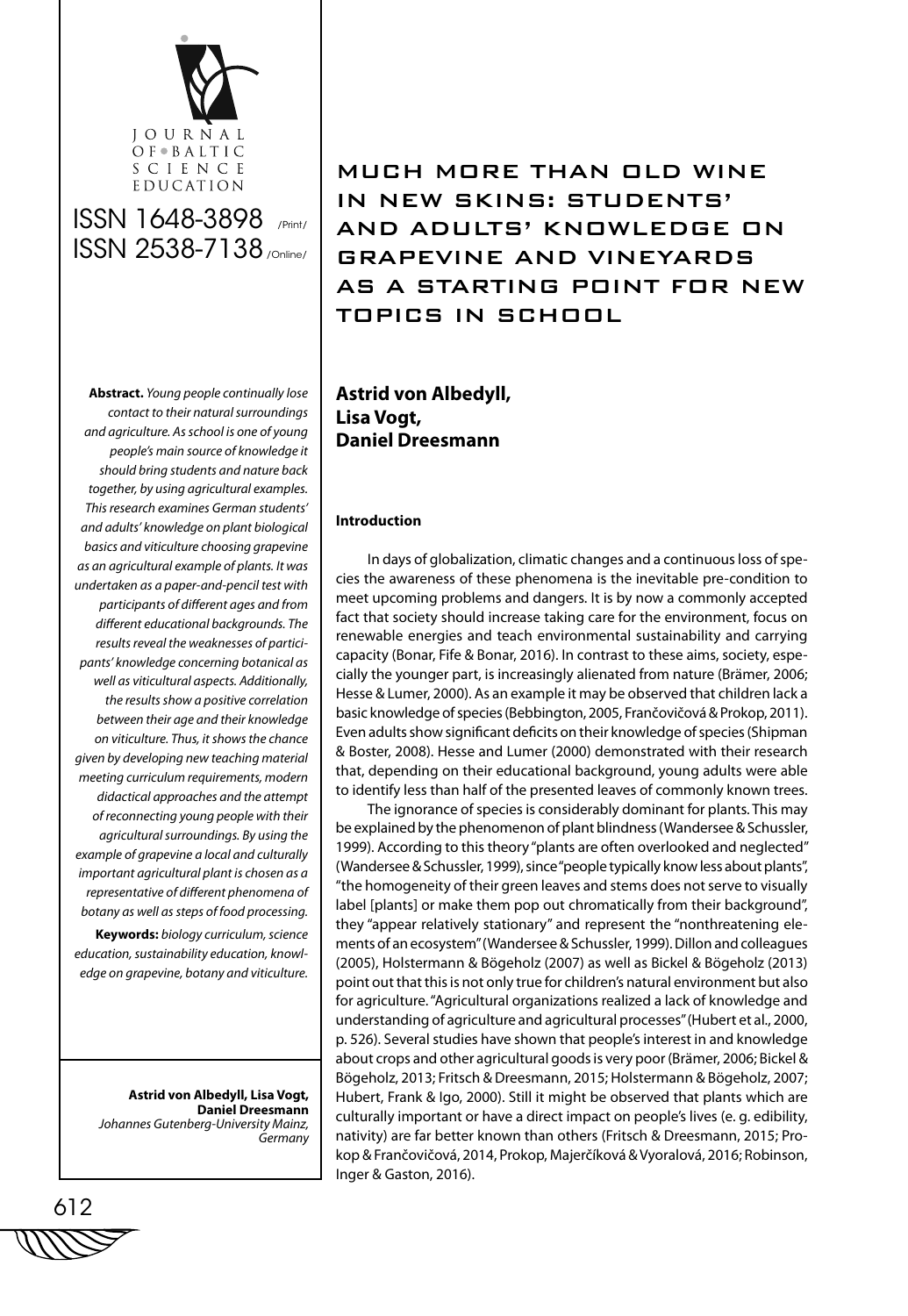MUCH MORE THAN OLD WINE IN NEW SKINS: STUDENTS' AND ADULTS' KNOWLEDGE ON GRAPEVINE AND VINEYARDS AS A STARTING POINT FOR NEW TOPICS IN SCHOOL (P. 612-623)

## *Problem of Research*

Knowledge on species and biological topics is a fundamental basic to understand nature and foster the aim of sustainability. Hence, the reconnection of people and nature is important. A reason therefore is that people may only protect what they know (Wandersee & Schussler, 1999), since "[values] for wildlife are connected with knowledge and experience" (Sammet, Andres & Dreesmann, 2015, p. 248). Kellert (1985), Zubke & Mayer (2003), and Reimer and colleagues (2014) have found out that students with a deeper knowledge on biology and biodiversity have an affirmative attitude towards species. This positive attitude and knowledge form the primary condition of sustainable thinking, since "it [is] determined that students of all ages, if presented information in a systematic manner, would become better decision-making adults in matters relating to agriculture and the environment" (Hubert et al., 2000, p. 527 f.). Agriculture may serve as a link between people and nature as it influences daily life directly and indirectly. Some studies revealed that daily life influences students' knowledge (Natarajan et al., 2002; Partick & Tunnicliffe, 2011) and that plants which have strong connections to students' daily lives are recognized much better than other ones (Fritsch & Dreesmann, 2015; Prokop & Frančovičová, 2014, Prokop, Majerčíková & Vyoralová, 2016). Natarajan and colleagues (2002) found out that sociocultural values and experiences may additionally positively influence students' knowledge.

## *Research Focus*

Knowing the strong influences of (agri-)cultural plants on people's knowledge it becomes interesting to know whether Lindemann-Matthies' (2005) statement that knowledge on plants leads to a higher appreciation is also true the other way round. Consequently, we set up this research, taking grapevine as a highly appreciated and socially influential plant in Germany (Ministerium für Wirtschaft, Verkehr, Landwirtschaft und Weinbau, 2010; Charters, 2006; 316 f.) and measuring people's knowledge on grapevine, its biological basics, grape processing and wine production. Grapevine is a plant which is cultivated on almost every continent (Müller, 2008) and is, e.g. in the United States, not only of agricultural importance, since it covers "one million acres of grape bearing land" (The National Association of American Wineries, 2014). Beside countries which are famous for their grape production like Spain, France or the United States, others like Iran, Romania, Moldova belong to the top fifteen countries worldwide, concerning their vineyard acreage (Wine Institute, 2014). This demonstrates the widespread importance of grapevine and wine to different cultures all over the world. Above that the long tradition of winemaking and therefore, the continuous development of agricultural expertise over hundreds of years, becomes clear by lots of allusions and images used in one of the oldest and most-sold books, the Bible (e.g., Wedding in Cana, John 2:1-11).

This research was undertaken to gather preliminary results on students' knowledge about grapevine and vineyards as a basis for an innovative teaching project. Following the theory of life-long learning (Ainley & Ainley, 2011; Seel, 2012) an accumulation of knowledge should be observed. Unlike typical 'school topics' (e. g. genetics, neurology) people are confronted with facts about grapevine and wine a whole life. This may lead to the proposal of the hypothesis that facts about wine and viticulture are better known by older participants than information about a plant's (grapevine) biology, which is implemented in several curricula (e.g., Ministerium für Bildung, Wissenschaft, Weiterbildung, und Kultur Rheinland Pfalz, 2014; Next Generation Science Standards, 2013; Ministerium für Bildung, Wissenschaft und Weiterbildung Rheinland-Pfalz, 1998).

Therefore the following research questions were set up:

- What do students and adults know about grapevine as a growing plant, its biology and about food processing for wine production?
- Does knowledge correlate with age?
- Does knowledge correlate with formal education (highest degree obtained)?

# **Methodology of Research**

This research was conducted from June to September 2015 in Rhineland-Palatinate, Germany. A paper-andpencil test collected data quantitatively and qualitatively. The test was divided into three contextual categories: personal aspects, knowledge on grapevine biology (consisting of questions about plant biological and ecological aspects) and knowledge on viticulture.

613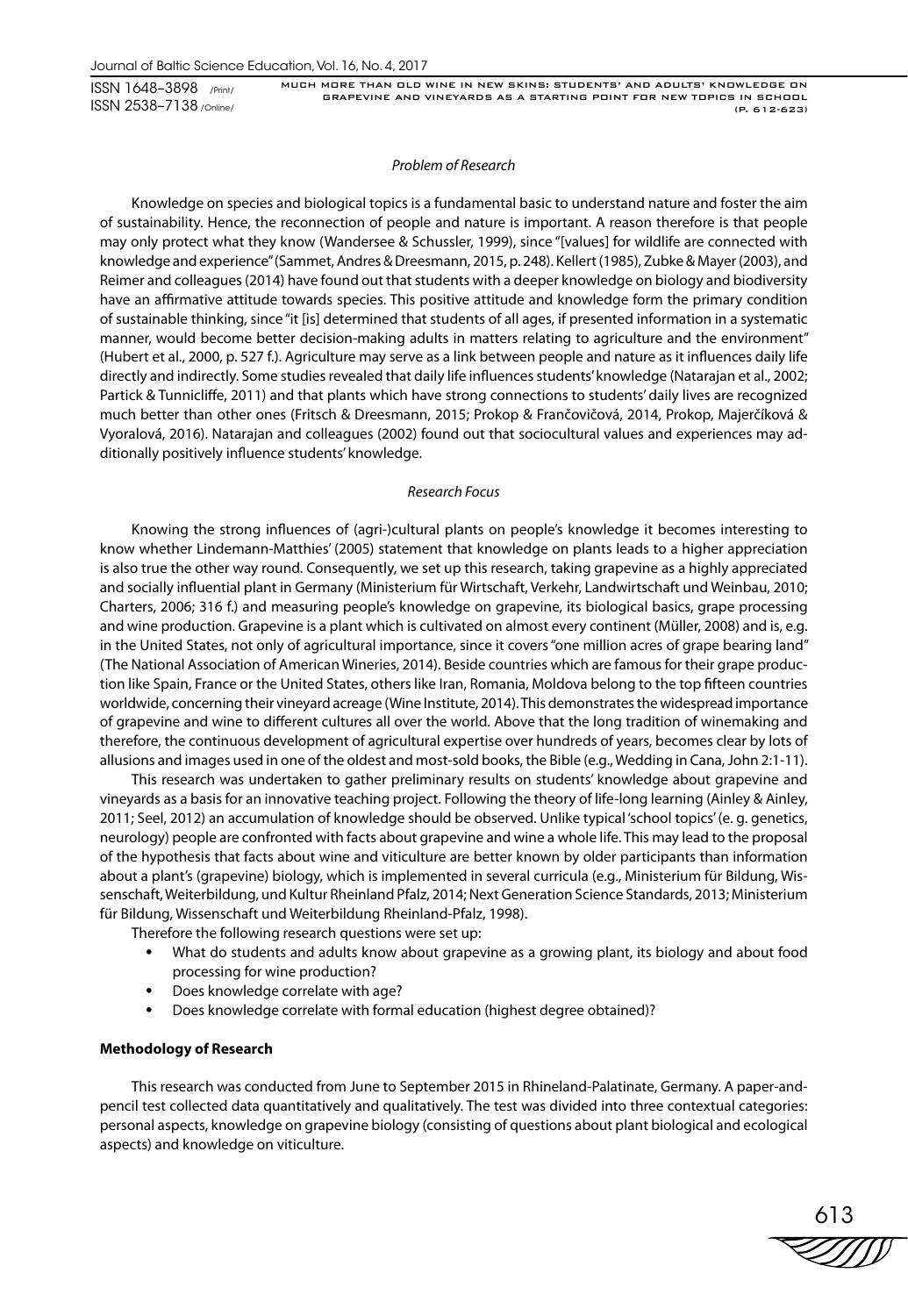#### *Sample of Research*

The sample of this research consisted of 365 participants (43.6% male, 1.1% did not offer any information about their sex). As the differences in knowledge depending on participants' age were content of this research, 176 school students as well as 189 adults were part of the sample. School students attended year six to twelve of different types of schools in Germany (Gymnasium, i.e. the highest stratification level within the German school system, secondary schools as well as special schools for handicapped students). 106 (37 students, 69 adults) of the participants were attending or had attended the German 'gymnasiale Oberstufe', while 218 (130 students, 88 adults) had not (yet) (The 'gymnasiale Oberstufe', or 'Oberstufe' for short, are the two last, optional years of school in Germany. They may only be visited in a Gymnasium and comply the requirements for reaching the German 'Abitur', the highest graduation in Germany, which resembles a certificate of aptitude for higher education. More detailed information is available online from the Secretariat of the Standing Conference of the Ministers of Education and Cultural Affairs of the Länder in the Federal Republic of Germany, internet resource given in the references.). The participants of this research had been selected irrespectively of their interest in plants, wine or biology in general. Although participants did not live within a grapevine growing region directly, it was in a daily reachable distance in the federal state of Rhineland-Palatinate, which is famous for its wine production. For measuring their knowledge on grapevine, plant physiology as well as wine and food production, the participants were not given any information on the topic before this research, although they were informed about the research's aim.

## *Instrument and Procedures*

This research was conducted by a paper-and-pencil test following some main principles of questionnaire construction according to construction rules of Porst (2014) and Brace (2004). The questionnaire consisted of 35 items. The participants had to answer with short sentences on open-ended items, with ticking on single-choice questions as well as multiple-choice questions. Closed-ended content items could be answered on a nominal scale. The main parts of the questionnaires for students and adults were constructed equally.

Among the personal aspects were questions about participants' age (item P1), grade (students)/educational level (adults) (P2), gender (P3), and whether they still visited or had already finished school. These aspects were asked for to classify the participants in regard to the research questions. Furthermore, some items asked about former visits to vineyards (e. g. number of visits, company) and their experiences with grapevine in school. All content items of the questionnaire fit into the categories grapevine biology or viticulture (Table 1) and aimed at measuring participants' knowledge on viticulture, wine, grapevine and plants in general. The questions were constructed following the curriculum of science and biology, common topics in the public media as well as cultural transmitted information.

|                     |                                    | Points to be<br>reached | Mean value | Median         | SD   |
|---------------------|------------------------------------|-------------------------|------------|----------------|------|
| Grapevine's biology |                                    | 14                      | 6.39       | 7              | 2.77 |
|                     | Correct use of terminology         | 5                       | 2.33       | $\overline{2}$ | 1.16 |
| Subcategories       | Characteristics of vine            |                         | 0.82       |                | 0.38 |
|                     | Interactions with the ecosystem    | 2                       | 0.47       | 0              | 0.57 |
|                     | Characteristics of vine as a plant | 6                       | 2.77       | 3              | 1.75 |
| <b>Viticulture</b>  |                                    | 23                      | 10.72      | 10             | 4.75 |
|                     | General knowledge                  | 2                       | 1.50       | $\overline{2}$ | 0.51 |
|                     | Correct use of terminology         | 10                      | 4.44       | 4              | 2.72 |
| Subcategories       | Process of wine making             | 8                       | 3.41       | 3              | 1.84 |
|                     | Food processing                    | 3                       | 1.37       |                | 0.93 |

#### **Table 1. Overview over the questionnaire's subcategories and the participants' success.**

The items of the questionnaire were arranged depending on the question style, irrespectively whether they belonged to the category grapevine biology or viticulture.

$$
\begin{array}{c}\n 614 \\
\hline\n 77772\n \end{array}
$$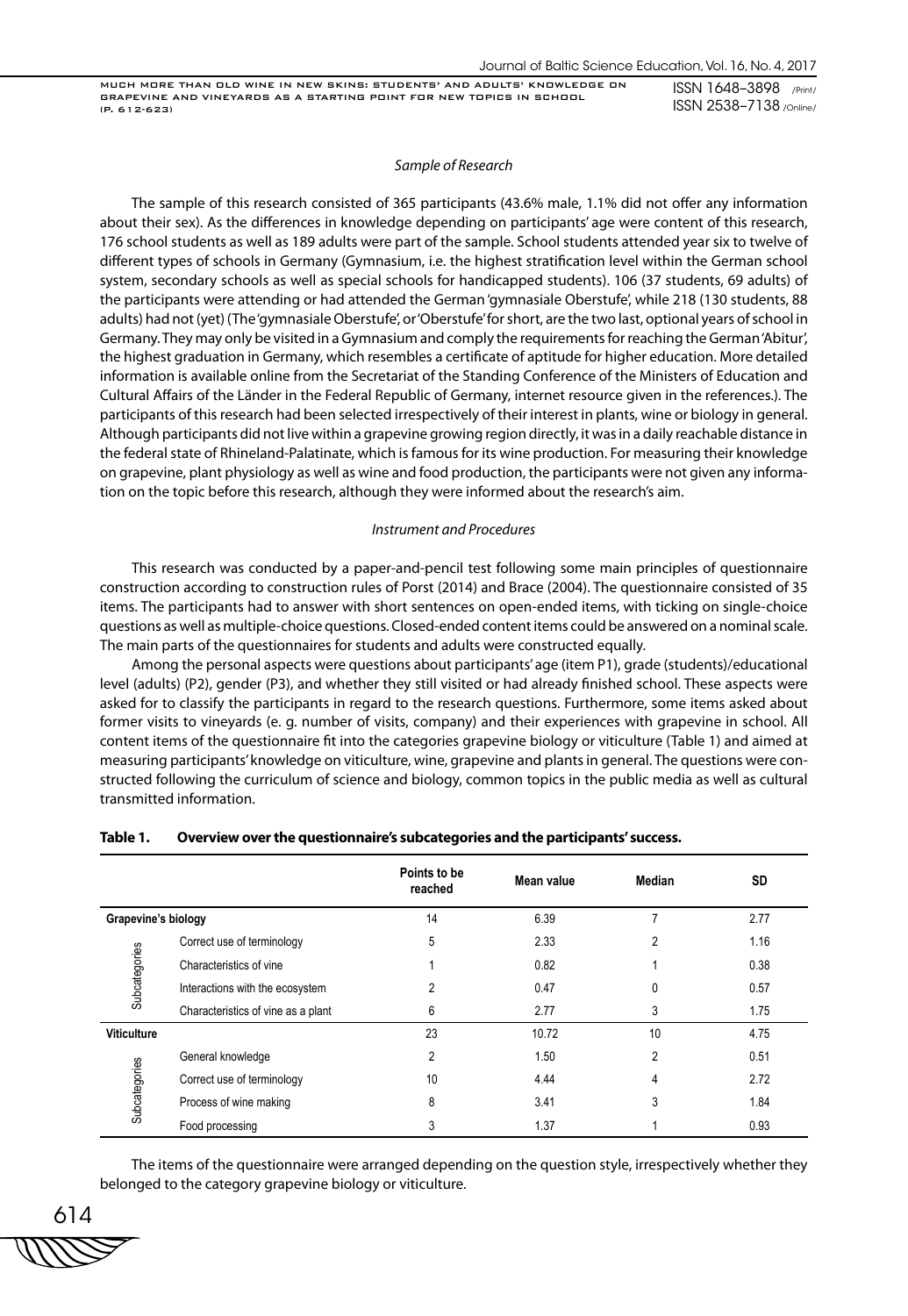MUCH MORE THAN OLD WINE IN NEW SKINS: STUDENTS' AND ADULTS' KNOWLEDGE ON GRAPEVINE AND VINEYARDS AS A STARTING POINT FOR NEW TOPICS IN SCHOOL (P. 612-623)

A main aspect of the questionnaire was to investigate the correct use of terminology. Reasons therefore lie within the German language, as it may cause some complications for the correct use. The first aspect the questionnaire addressed was the German word 'Traube' (Items Q6 to Q9, also see Table A, Appendix). The German language uses 'Traube' as a layperson's term for 'grape', although the correct meaning of this term is 'bunch of grapes' in viticultural language. The aim of defining this sub-category was to figure out whether school manages to clarify the difference and importance of the correct use of technical terms. The second aspect was the limited use of the word 'Wein', which stands for 'grapevine' and 'wine', respectively. As the meaning of 'wine' seems to be dominant in people's heads, other meanings of 'Wein' were asked for, aiming for characteristics of the plant and itself (Q19, also see Table B, Appendix). Additionally, the questionnaire asked for terminology synonyms in the German language. As there is more than one word for the term 'grapevine', one item analyzed whether people knew about the equivalence of the terms used (Q11, also see Table A, Appendix).

#### *Data Analysis*

For detailed data analysis descriptive statistics and statistical tests to answer the research questions were used. Kolmogorov-Smirnov tests revealed a lack of normal distribution of the data. Consequently, Mann-Whitney-U and Kruskall-Wallis tests were used to identify significant differences of the results. Correlations between different variables were analyzed with Spearman's-ρ as coefficient.

For analyzing the open-ended items the answers were categorized primarily based on the category finding process of qualitative content analysis processes following Mayring (2015) and Schreier (2012). Therefore, a coding frame was set up deductively and complemented inductively. The categorization of participants' answers was checked by a second researcher to ensure objectivity. The percentage of agreement between the two researchers was 100%. Participants' knowledge was measured with a knowledge score. Therefore, the given answers were graded with absolute points. The open-ended items were graded with up to two points depending on their complexity level. Partly correct answers were graded with one point. Single-choice questions were graded with one point. Multiple-choice questions were graded with two points for completely correct answers and one point for partly correct answers.

For all types of questions, wrong answers, missing answers as well as invalid answers were graded with 0 points. No penalty points were given.

For a detailed analysis of the data, participants were classified differently depending on the research aim. Therefore, three different classifications were set up: depending on the age of the participants, their scholar status (students/adult) as well as their educational level.

Data analysis was carried out with Microsoft Excel and IBM SPSS Statistics.

## **Results of Research**

# *Personal Aspects*

Numerous participants of the research (71.0%) had already visited a vineyard. Only 9.6% of all participants expressed that they had visited a vineyard with school. Additionally, only 28.8% of the interviewees had dealt with wine, grapevine and vineyards in school before. A percentage of 54.8% clearly expressed that they had not.

An absolute number of 136 participants agreed that they had already heard about the vinegar fly (*Drosophila suzukii*), whereas 226 participants disagreed.

# *Knowledge*

Participants reached a mean score of 47.0% of the reachable points of the questionnaire regarding the complete sample of questions. Similar results where reached in the categories grapevine biology (45.6% success rate) and viticulture (48.0% success rate). For the whole of all questions as well as within the two categories a positive correlation between the number of previous visits in a vineyard and their content knowledge could be observed (Table 2).

Participants who had already visited a vineyard before the research scored significantly higher than those who had not (Mann-Whitney-U test: U=-9.332; p < .001, N=359).

615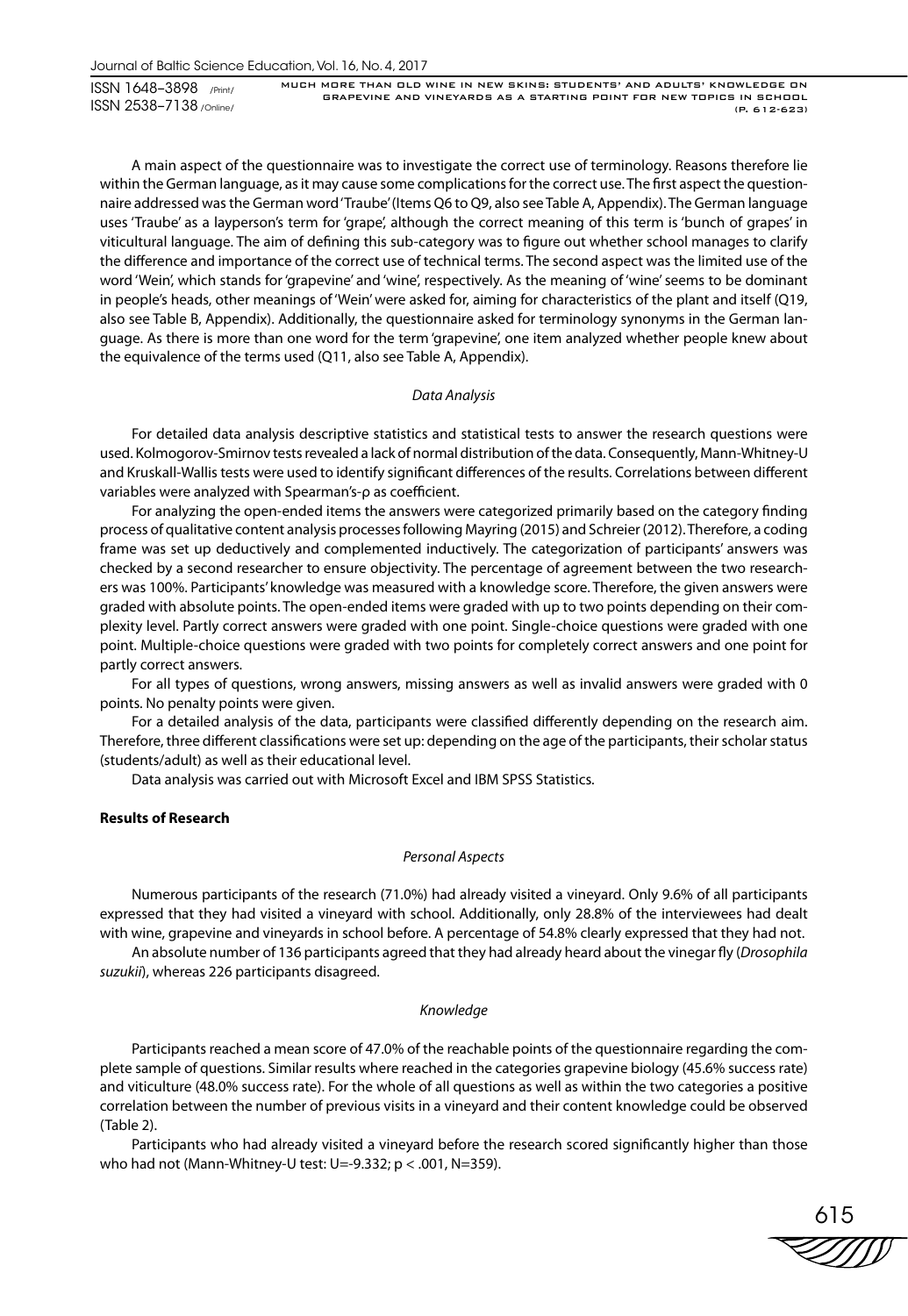|                | N   | Spearman-p |         |
|----------------|-----|------------|---------|
| All items      | 363 | 0.532      | < 0.001 |
| Vine's biology | 350 | 0.427      | < 0.001 |
| Viticulture    | 352 | 0.520      | < .001  |

| Correlation of number of vineyard visits and success rate.<br>Table 2. |  |
|------------------------------------------------------------------------|--|
|------------------------------------------------------------------------|--|

Note: Correlation is significant since  $p < .01$ .

Comparing students to adults revealed a significant difference in their success rate (Mann-Whitney-U test: 8026.500, U=-8.273; p < .001). As before, this was not only true for the complete sample of questions, but also for the two content categories grapevine biology (Mann-Whitney-U test: 10852.500, U=-5439, p < .001) and viticulture (Mann-Whitney-U test: 7800.000, U=-8.613, p < .001).

Comparing age to knowledge, the results indicate a positive correlation between these two factors (Spearman-ρ= 0.584, p= .000 < .01, N=358). This correlation is clearly stronger for the category viticulture (Spearman-ρ= 0.603, p= .000 < .01, N=360) than for the category grapevine biology (Spearman-ρ= .385, p= .000  $< .01$ , N=358).

The tendency of increasing knowledge with higher age was also true for knowledge on botanical terminology (Spearman-ρ=0.320, p= .000< .01, N=360). Additionally, the results indicate that people who have visited the 'Oberstufe', i.e. have had more formal education, perform significantly better recognizing and defining botanical terms, than people who have not (Mann-Whitney-U-test: 8946.000, U=-3.422, p= .000< .05). A significant higher score could also be demonstrated for adults compared to students (Mann-Whitney-U-test=11729.000, U=-4.822, p < .001). Lowest scores of this sub-category were reached for the item "A bunch of grapes is a small, round fruit." (Q9, mean value: 0.08 of one reachable point).

Items of the sub-category 'interactions with the ecosystem' aimed at the relation between grapevine and an upcoming parasite: the vinegar fly (*Drosophila suzukii*). All in all, participants reached 0.47 of two reachable points within this category and people who had already heard about the vinegar fly scored significantly higher than others (Mann-Whitney-U-test=8744.500, U=-7.896, p < .001).

Similar to the other sub-categories a slight tendency of increasing knowledge by a higher age could be observed for the knowledge on the 'characteristics of green plants' (Spearman's-ρ= 0.244, p < .001). Participants who (had) experienced biology lessons of the 'Oberstufe' performed significantly better than others (up to 'Oberstufe': mean value= 2.47, H=217; 'Oberstufe' or higher education: mean value: 3.59 of six reachable points, H=106; Mann-Whitney-U-test: 7267.000, U=-5.475, p < .001). A closer look at individual items shows a difference of answers between people who were or were not attending the 'Oberstufe' (Figure 1 and 2).





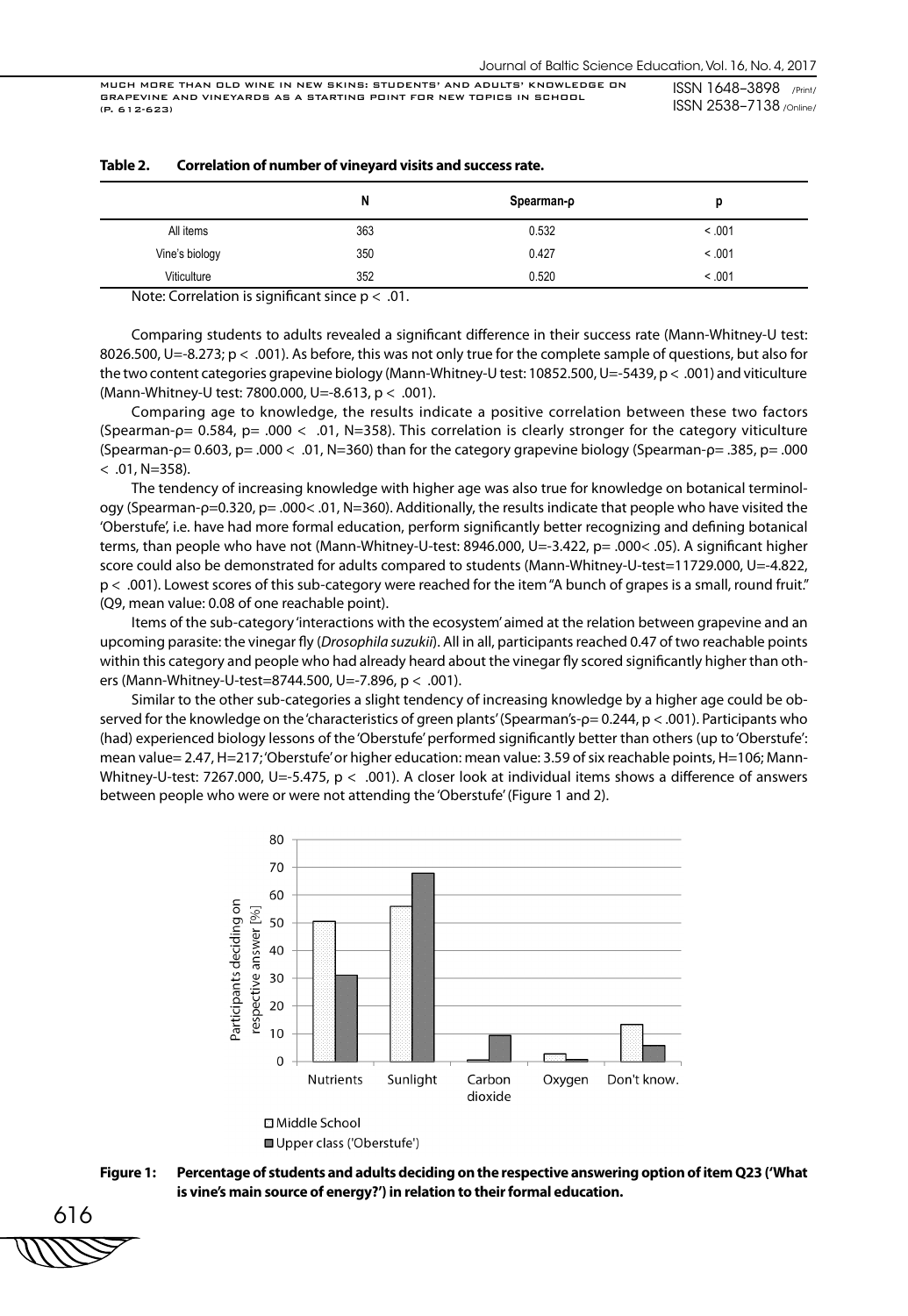MUCH MORE THAN OLD WINE IN NEW SKINS: STUDENTS' AND ADULTS' KNOWLEDGE ON GRAPEVINE AND VINEYARDS AS A STARTING POINT FOR NEW TOPICS IN SCHOOL (P. 612-623)



# **Figure 2: Percentage of students and adults deciding on the respective answering option of item Q24 ('What is, from the perspective of vine, main product of photosynthesis?') in relation to their educational level.**

The sub-category 'correct use of terminology' revealed a clear correlation between success rate and age (Spearman's  $p=0.546$ ,  $p < .001$ ).

About 88% of the participants recognized grapevine/wine as an alcoholic drink, but only 3.7% selected "Grapevine/Wine is a plant" as (additional) correct answer (Q19).

## **Discussion**

Compared to current research this seems to be the first research focusing on students' and adults' knowledge on grapevine, growing grapevine and processing grapes. The results show that so far grapevine and vineyards are hardly used as topics or out-of-school learning sites. As reasons teachers name too long distances from school (Anderson, Kisiel & Storksdiek, 2006) or a lack of teaching materials meeting the official curriculum requirements and modern didactical approaches (Anderson et al., 2006; Dewitt & Osborne, 2007).

The aim of the research was to find out what people know about agricultural goods which do have large impacts on social lives. The participants of the research reached about half of the reachable points (M = 47%). This shows that school and cultural education could lay a foundation of general knowledge about agricultural plants and food processing. Nevertheless, higher results had been expected in a federal state which claims to be famous for its wine production.

As grapevine and wine have the same spelling in German ("Wein") a connotation of this word was asked for. The data reveal that "Wein" is predominantly thought of as alcoholic drink (Q19: "Grapevine/Wine is …"). Less than four percent chose "a plant" as additional correct answer. This underlines people's loose contact to nature and agriculture (Bickel & Bögeholz, 2013; Brämer, 2006; Holstermann & Bögeholz, 2007; Kellert, 2002) and decrease in knowledge about food processing and foods origin (Hubert et al., 2000).

# *Differences in Relation to Age and Education*

Having a closer look at the results of the survey a significant positive correlation between age of the participants and their knowledge becomes obvious: adults reached higher scores than students. This goes along with the theory of life-long learning (Ainley & Ainley, 2011; Seel, 2012). According to this theory learning is not over by finishing one's educational career. Moreover, school and university lay the foundation of life-long learning. They provide a fundamental knowledge on which people may build further knowledge on the one hand, and teach them several strategies of learning and understanding new facts and principles on the other. The correlation is stronger within the category

617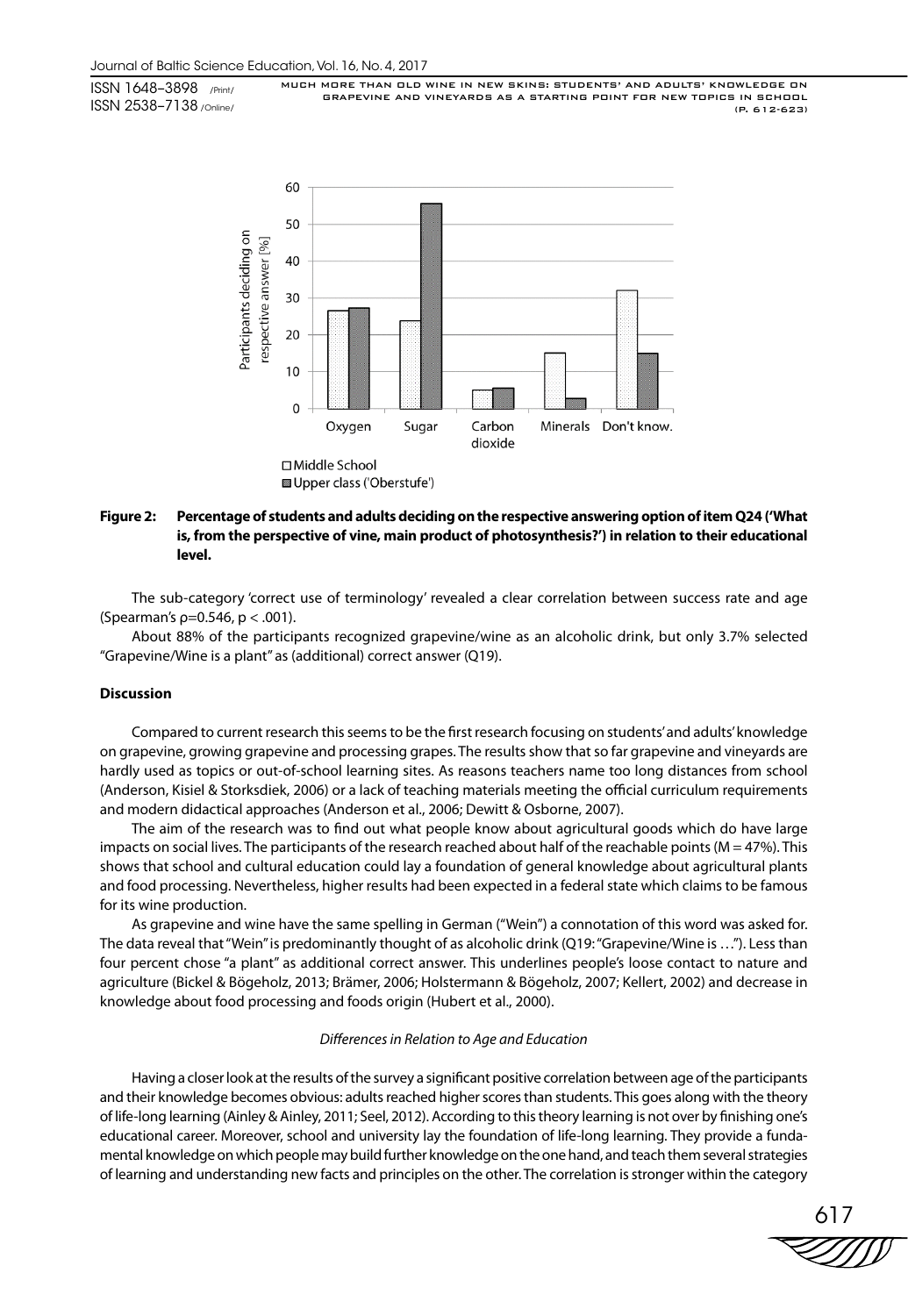MUCH MORE THAN OLD WINE IN NEW SKINS: STUDENTS' AND ADULTS' KNOWLEDGE ON GRAPEVINE AND VINEYARDS AS A STARTING POINT FOR NEW TOPICS IN SCHOOL (P. 612-623)

ISSN 1648–3898 /Print/ ISSN 2538–7138 /Online/

viticulture than in the category grapevine biology (strongest correlation within the sub-category of 'viticulture terminology'). It supports the findings of Dillon, Rickinson, Sanders & Teamey (2005) "that young people's knowledge of how their food is produced and how it gets to their plate seems limited". Additionally, the category of non-consumers is lawfully kept in a distance to wine and its production processes (Bundesministerium für Familie, Senioren, Frauen und Jugend, 2002). Moreover, it might be explained by the stronger cultural impact on older participants within the category viticulture. Consumers inform themselves from "various outside sources" (Dodd, Laverie, Wilcox & Dunhan, 2005) and direct encounters before choosing a certain wine. These experiences accumulate during a lifetime, e.g. on wine festivals, by consuming wine or other societal events like a guided group walk through a vineyard or vinery. Further studies on the origin of participants' knowledge would have to be conducted in order to verify these assumptions. Another reason for a higher correlation in the category of viticulture might be the decreasing interest in biological topics with older age (Prokop, Tuncer & Chudá, 2007). This lack of interest works against developing botanical knowledge, depending on the age of the participants in contrast to other topics like wine consumption, which are felt to be culturally valuable.

Although some basic botanical knowledge is even part of the biological curriculum in lower grades in Germany (two in twelve topic areas, Ministerium für Bildung, Wissenschaft, Weiterbildung und Kultur Rheinland-Pfalz, 2014), plant biology as well as specialized ecosystems, like vineyards, are discussed in detail within the last two, optional years of school. Therefore, the scores of students and adults who had already visited or were visiting the 'Oberstufe' were compared to those who did not. An obvious difference between the two groups could be observed in the subcategory 'characteristics of grapevine as a plant'. The distribution of answers on item Q23 ('What is grapevine's main source of energy?') reveals the clear shift of ideas of plant's nutrition. In contrast to lower class students, who added nutrients as an additional main source of energy, higher classes set their focus on the sunlight. This might be an indicator that biology teachers of higher grades succeeded in emphasizing the outstanding characteristic of green plants: 'catching' sunlight's energy into organic matter. Furthermore, participants visiting the 'Oberstufe' clearly succeeded in identifying glucose as (from the plant's perspective) most important product of photosynthesis (Q24, 'What is, from the perspective of grapevine, the main product of photosynthesis?'). Several post-hoc tests on significant differences showed no knowledge differences between students who visited higher grades and adults. This indicates once more the importance of higher scholar education for the gain of botanical knowledge. In contrast to this, the sub-category 'viticulture terminology' showed clear advantages of adults compared to students, irrespectively their educational status. As mentioned above, a reason might be that a lot of terms and knowledge concerning viticulture are learned by direct contact, which is more common among adults. Still, the correct use of terms, no matter what content field they belong to, is very important and should be trained in school. It is especially important for those terms, which are wrongly used in everyday-language (Q9, 'A bunch of grapes is a small, round fruit.'). The different use of the same term in everyday and technical language may confuse students (Jacobs, 1989), which is proven as correct by the results on terminology knowledge.

## *The Importance of Previous Knowledge and Prior Experiences*

According to the theory of cumulative learning (Seel, 2012) knowledge is constructed and learning new facts is always based on prior knowledge or experiences and connected to these (Bransford et al., 2000; Falk & Dierking 2000). The present results support these theories as they indicate a significant difference between people who have already been and those who have not been to a vineyard yet. Additionally, participants who had already heard about the vinegar fly in any context, scored significantly higher for the sub-category 'interactions with the ecosystem' than those who had not.

# *Implications for Further Teaching*

The results show that in the case of Rhineland-Palatinate out-of-school learning at prominent examples like vineyards is hardly used by now. New teaching projects combining curriculum requirements, students' interests and regional importance while using agricultural examples may meet this problem. Thus, they enable students and teachers to explore vineyards as anthropogenic ecosystems, discover facets of plants and their biology by looking at a typical representative, grapevine, and learn different aspects of its developmental stages. These direct experiences with nature might positively influence learning compared to theoretical teaching units (Prokop, Majerčiková & Vyaoralová, 2016) Especially in times, in which students spend less time directly confronted with nature (Moss, 2012), teaching the respective contents might change their attitudes towards food (Lineberger & Zajicek, 2000).

618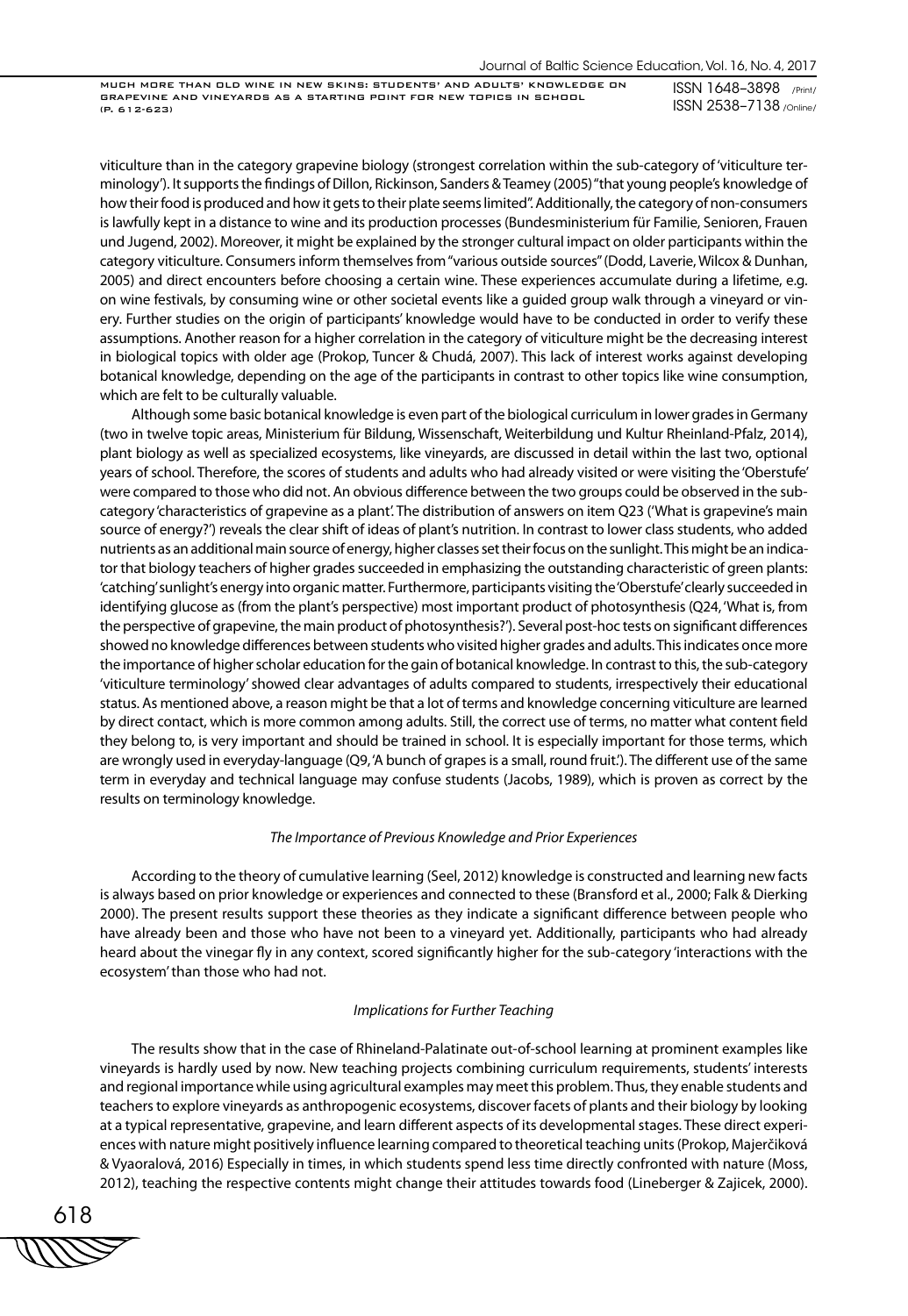As already mentioned by Hubert, Frank and Igo (2000) "it is hoped that implementation […] will produce better educated students so their agricultural and environmental issue decision-making will be enhanced" (p. 528).

#### **Conclusions**

The results show a consisting but still very low level of knowledge on grapevine and wine processing as representative examples of culturally important agricultural goods. Consequently, people, especially students and adolescents, need to be better educated. This research clearly reveals the need for new teaching approaches facing the participants' lack of knowledge on nature and agricultural goods. As you may only protect what you know, reinteraction with and understanding of the world around them is the only chance they get to understand biological correlations and develop a sustainable way of thinking. By experiencing regional ecosystems with school, students may be led back to nature. As agricultural ecosystems are widespread, found on every continent and have a direct connection to adolescents' environment and lives, these ecosystems may serve as excellent examples to convey knowledge on biology as well as food production processes. Consequently, getting into contact with their natural surroundings may help students grow up to responsible adults who do not only know more about nature than former generations. They may develop a feeling of appreciation for nature and handle sensible with food and food production to foster the idea of sustainable living and guarantee the existence of nature and biodiversity beside men.

## **Acknowledgements**

The authors thank all participants who took part in this research. Moreover, helpful comments and suggestions of anonymous reviewers are gratefully acknowledged. This research has been conducted within the WinUM<sup>3</sup>-project. See www.winumhochdrei.de for further information.

#### **References**

- Ainley, M., & Ainley, J. (2011). Student engagement with science in early adolescence: The contribution of enjoyment to students' continuing interest in learning about science. *Contemporary Educational Psychology*, *36* (1), 4–12. doi:10.1016/j.cedpsych.2010.08.001
- Anderson, D. Kisiel, J., & Storksdiek, M. (2006). Understanding teachers' perspectives on field trips: discovering common ground in three countries. *Curator*, *49* (3), 365–386.
- Bebbington, A. (2005). The ability of A-level students to name plants. *Journal of Biological Education*, *39* (2), 63–67. doi:10.1080/00219266.2005.9655963.
- Bickel, M., & Bögeholz, S. (2013). Schülerinteressen an landwirtschaftlichen Themen [Students' interest in agricultural topics]. In *Biodiversität und Gesellschaft* [Biodiversity and society]*: Gesellschaftliche Dimensionen von Schutz und Nutzung biologischer Vielfalt* [Society dimensions of protection and use of biological diversity] (pp. 59–72). Göttingen: Universitätsverlag Göttingen.
- Bonar, S. A., Fife, D. A., & Bonar, J. S. (2016). How well are you teaching one of the most important biological boncepts for humankind? A call to action. *The American Biology Teacher*, *78* (8), 623.
- Brace, I. (2004). *Questionnaire design: How to plan, structure and write survey material for effective market research*. *Market research in practice*. London a.o.: Kogan Page.
- Brämer, R. (2006). *Natur obskur: Wie Jugendliche heute Natur erfahren* [Nature obscure: How young people experience nature today]. Munich: ökom.
- Bransford, J. D., Brown, A. L., & Cocking, R. R. (Eds.). (2000). *How people learn: Brain, mind, experience, and school*. Washington: National Academy of sciences.
- Bundesministerium für Familie, Senioren, Frauen und Jugend [Federal Ministry of Family, Seniors, Women and Youth]. (2002). Protection of young persons act: Jugendschutzgesetz in englischer Sprache [Protection of Young Persons Act in English]. Retrieved from http://www.bmfsfj.de/RedaktionBMFSFJ/Abteilung5/Pdf-Anlagen/ JuSchG-englisch-2016,property=pdf,bereich=bmfsfj,sprache=de,rwb=true.pdf.
- DeWitt, J., & Osborne, J. (2007). Supporting teachers on science-focused school trips: Towards an integrated framework of theory and practice. *International Journal of Science Education*, *29*(6), 685–710. doi:10.1080/09500690600802254
- Dillon, J., Rickinson, M., Sanders, D., & Teamey, K. (2005). On food, farming and land management: Towards a research agenda to reconnect urban and rural lives. *International Journal of Science Education*, *27* (11), 1359–1374. doi:10.1080/09500690500153865.

619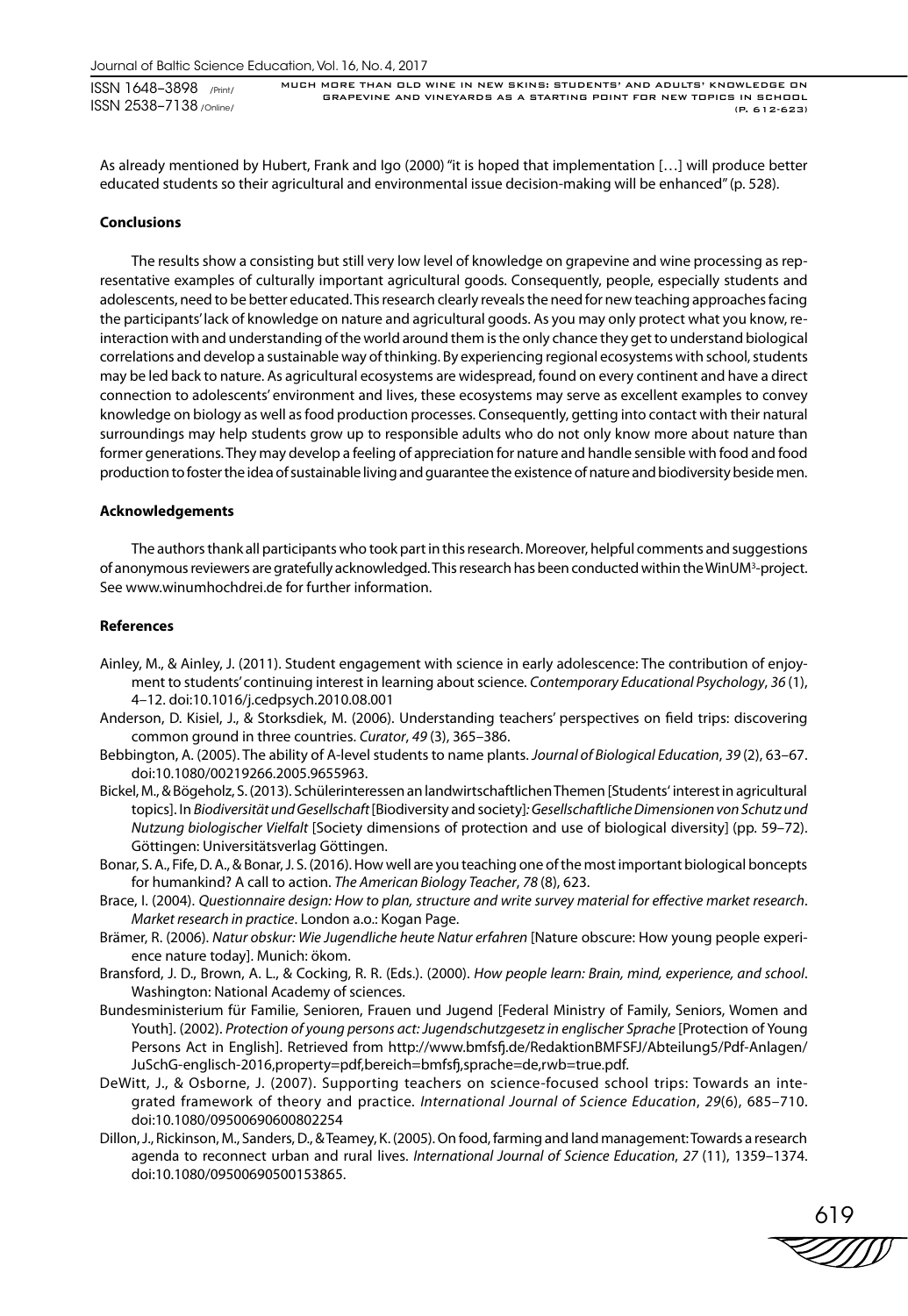MUCH MORE THAN OLD WINE IN NEW SKINS: STUDENTS' AND ADULTS' KNOWLEDGE ON GRAPEVINE AND VINEYARDS AS A STARTING POINT FOR NEW TOPICS IN SCHOOL (P. 612-623)

ISSN 1648–3898 /Print/ ISSN 2538–7138 /Online/

- Dodd, T. H. (2005). Differential effects of experience, subjective knowledge, and objective knowledge on sources of information used in consumer wine purchasing. *Journal of Hospitality & Tourism Research*, *29* (1), 3–19. doi:10.1177/1096348004267518.
- Falk, J. H., & Dierking, L. D. (2000). *Learning from museums: Visitor experiences and the making of meaning*. *American Association for State and Local History book series*. Walnut Creek, CA: AltaMira Press.
- Frančovičova, J., & Prokop, P. (2011). Childrens' ability to recognise toxic and non-toxic fruits. *Eurasia Journal of Mathematics, Science & Technology Education, 7* (2), 115-120.
- Fritsch, E.-M., & Dreesmann, D. C. (2015). Secondary school students' and their parents' knowledge and interest in crop plants: Why should we care? *International Journal of Environmental and Science Education*, *10* (6), 891–904.
- Hesse, M., & Lumer, J. (2000). Was blieb von der Schule? Basiskenntnisse aus dem Biologieunterricht bei Erwachsenen [What remains after school? Adults basic knowledge from biology lessons]. *Berichte des Instituts für Didaktik Biologie der WWU Münster* [Reports from the Institute of Biology Didactics of WWU Münster], *9*, 27–40.
- Holstermann, N., & Bögeholz, S. (2007). Interesse von Jungen und Mädchen an naturwissenschaftlichen Themen am Ende der Sekundarstufe I [Boys' and girls' interest in science topics at the end of year ten]. *Zeitschrift für Didaktik der Naturwissenschaften* [Journal of Didactics of Science], *13,* 71-86.
- Hubert, D., Frank, A., & Igo, C. (2000). Environmental and agricultural literacy education. *Water, Air, and Soil Pollution*, *123* (1/4), 525–532. doi:10.1023/A:1005260816483.
- Jacobs, G. (1989). Word usage misconceptions among first year university physics students. *International Journal of Science Education*, *11*(4), 395–399. doi:10.1080/0950069890110404.
- Kellert, S. R. (1985). Public perceptions of predators, particularly the wolf and coyote. *Biological Conservation*, *31*(2), 167–189. doi:10.1016/0006-3207(85)90047-3.
- Kellert, S. R. (2002). Experiencing nature: Affective, cognitive, and evaluative development in children. In P. H. Kahn Jr. & S. R. Kellert (Eds.), *Children and Nature. Psychological, Sociocultural, and Evolutionary Investigations*  (pp. 117–152). Cambridge, Massachusetts, London, England: The MIT Press.
- Lindemann-Matthies, P. (2005). 'Lovable' mammals and 'lifeless' plants: how children's interest in common local organisms can be enhanced through observation of nature. *International Journal of Science Education*, *27* (6), 655–677.
- Lineberger, S. E., & Zajicek, J. M. (2000). School gardens: Can a hands-on teaching tool affect students' attitudes and behaviors regarding fruit and vegetables? *Hort Technology*, *10* (3), 593–597.
- Mayring, P. (2015). *Qualitative Inhaltsanalyse: Grundlagen und Techniken* [Qualitative content analysis; Basics and technics] (12. Ed.). *Beltz Pädagogik*. Weinheim, Bergstr: Beltz, J.
- Ministerium für Bildung, Wissenschaft und Weiterbildung [Ministry of Education, Science and Further Education]. (1998). *Lehrplan Biologie: Grund- und Leistungsfach*. Jahrgangsstufen 11 bis 13 der gymnasialen Oberstufe (Mainzer Studienstufe) [Curriculum biology. Year 11 to 13]. Mainz.
- Ministerium für Bildung, Wissenschaft, Weiterbildung und Kultur Rheinland-Pfalz [Ministry of Education, Science, Further Education and Cultural Affairs Rhineland-Palatinate]. (2014). *Lehrplan Naturwissenschaften für die weiterführenden Schulen in Rheinland-Pfalz: Biologie, Chemie, Physik*. Klassenstufen 7 bis 9/10 [Curriculum for secondary education in Rhineland-Palatinate: biology, chemistry, physics]. Mainz.
- Ministerium für Wirtschaft, Verkehr, Landwirtschaft und Weinbau Rheinland-Pfalz [Ministry of Economy, Traffic, Agriculture and Viticulture Rhineland-Palatinate]. (2010). *Weinwirtschaftsbericht 2010* [Report on wine economy]. Budenheim. Retrieved from http://www.hs-geisenheim.de/fileadmin/user\_upload/Betriebswirtschaft\_und\_ Marktforschung/Marktbeobachtungen/Weinwirtschaftsbericht\_2010.pdf.
- Moss, S. (2012). *Natural childhood report*. Retrieved from https://www.nationaltrust.org.uk/documents/read-ournatural-childhood-report.pdf.
- Müller, E. (Ed.). (2008). *Der Winzer: 1*. *Weinbau* [The vintner: I. Viticuture] (3. Ed.). Stuttgart: Ulmer.
- Natarajan, C., Chunawala, S., Apte, S., & Ramadas, J. (2002). *Lessons for teaching botany: What middle school students know about plants*. Retrieved from http://www.modelab.ufes.br/xioste/papers/xioste\_paper010.pdf.
- Next Generation Science Standards. (2013). *Topic arrangements of the Next Generation Science Standards.* Retrieved from:

https://www.nextgenscience.org/sites/default/files/resource/files/NGSS%20Combined%20Topics%2011.8.13. pdf.

Porst, R. (2014). *Fragebogen: Ein Arbeitsbuch* [Questionnaires: A Handbook] (4. Ed.). Wiesbaden: Springer.

- Prokop, P., & Frančovičova, J. (2014). Seeing coloured fruits: Utilisation of the theory of adaptive memory in teaching botany. *Journal of Biological Education, 48* (3), 287-295.
- Prokop, P., Majerčíová, D., & Vyoralová, Z. (2016). The use of realia versus powerpoint presentations on botany lessons. *Journal of Baltic Science Education, 15* (1), 18-27.

620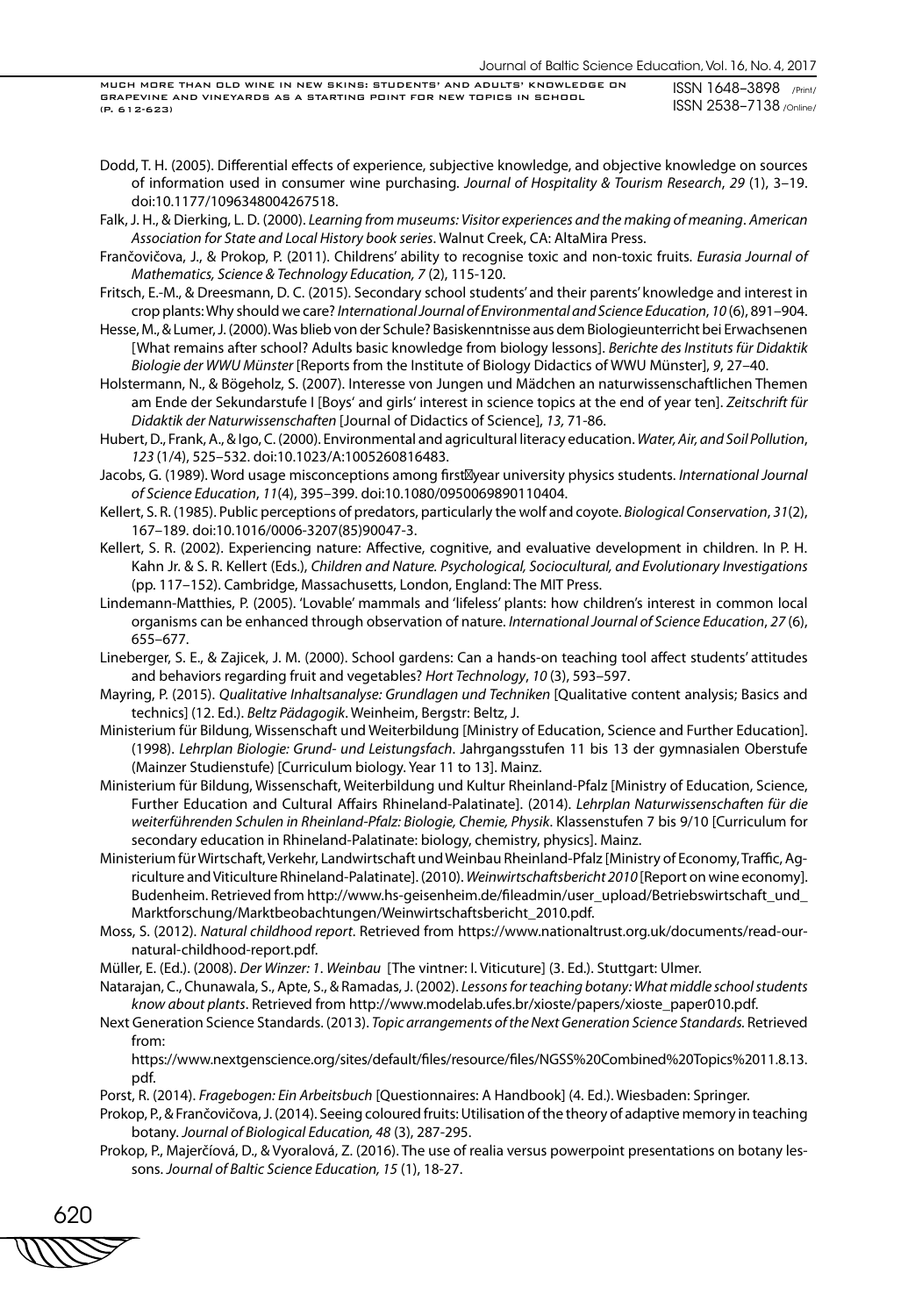Journal of Baltic Science Education, Vol. 16, No. 4, 2017

ISSN 1648–3898 /Print/ ISSN 2538–7138 /Online/ MUCH MORE THAN OLD WINE IN NEW SKINS: STUDENTS' AND ADULTS' KNOWLEDGE ON GRAPEVINE AND VINEYARDS AS A STARTING POINT FOR NEW TOPICS IN SCHOOL (P. 612-623)

- Prokop, P., Tuncer, G., & Chudá, J. (2007). Slovakian students' attitudes toward biology. *Eurasia Journal of Mathematics, Science & Technology Education*, *3*(4), 287–295. Retrieved from http://www.ejmste.org/v3n4/EJMSTE\_v3n4\_Prokop\_etal.pdf.
- Reimer, A., Mase, A., Mulvaney, K., Mullendore, N., Perry-Hill, R., & Prokopy, L. (2014). The impact of information and familiarity on public attitudes toward the eastern hellbender. *Animal Conservation*, *17*(3), 235–243. doi:10.1111/ acv.12085.
- Robinson, B. S., Inger, R., & Gaston, K. J. (2016). A rose by any other name: Plant identification knowledge & sociodemographics*. PloS one, 11* (5), e0156572.
- Sammet, R., Andres, H., & Dreesmann, D. (2015). Human-insect relationships: An ANTless story? Children's, adolescents', and young adults' ways of characterizing social insects. *Anthrozoös*, *28* (2), 247–261. doi:10.1080/089 27936.2015.11435400.
- Schreier, M. (2012). *Qualitative content analysis in practice* (1. Ed.). London u.a.: Sage Publ.
- Secretariat of the Standing Conference of the Ministers of Education and Cultural Affairs of the Länder in the Federal Republic of Germany. (2015). *The education system in the federal republic of Germany 2013/2014: A description of the responsibilites, structures and developments in education policy for the exchange of information in Europe.* Retrieved from https://www.kmk.org/fileadmin/Dateien/pdf/Eurydice/Bildungswesen-engl-pdfs/ dossier\_en\_ebook.pdf.
- Seel, N. M. (Ed.). (2012). *Springer reference*. *Encyclopedia of the sciences of learning*. New York: Springer. Retrieved from http://dx.doi.org/10.1007/978-1-4419-1428-6.
- Shipman, A. C. S., & Boster, J. S. (2008). Recall, similarity judgment, and identification of trees: A comparison of experts and novices. *ETHOS*, *36* (2), 171–193. Retrieved from http://www.jstor.org/stable/pdf/20486570.pdf.
- The National Association of American Wineries. (2014). *About the United States wine and grape industry*. Retrieved from http://wineamerica.org/policy/by-the-numbers.
- Wandersee, J. H., & Schussler, E. E. (1999). Preventing plant blindness. *The American Biology Teacher*, *61*(2), 82–86. Retrieved from http://www.jstor.org/stable/pdf/4450624.pdf?acceptTC=true
- Wine Institute. (2014). *World vineyards acreage by country 2011-2014 and % change 2014/2011*. Retrieved from http:// www.wineinstitute.org/resources/statistics
- Zubke, G., & Mayer, J. (2003). Ökologisches Verständnis und Umwelthandeln im schulischen und außerschulischen Kontext [Ecological understanding and environmental acting in school and out-of-school contexts]. In A. Bauer, H. Bayrhuber, A. Bittner, S. Bögeholz, K.-H. Gehlhaar, U. Harms,.. H.-P. Ziemek (Eds.), *Entwicklung von Wissen und Kompetenzen im Biologieunterricht* [Development of Knowledge and Competencies in Biology Lessons] (p. 67-70). Kiel: IPN.

# **Appendix**

# **Table A Items of the category vine's biology with the offered answer options or sample solutions and the number of reachable points, mean score and percentiles.**

|                            |     | question  |                                                    | Answer options. / Sample |  |               | <b>Percentiles</b> |              |          | Summary                          |  |
|----------------------------|-----|-----------|----------------------------------------------------|--------------------------|--|---------------|--------------------|--------------|----------|----------------------------------|--|
| Sub-category<br>ş          |     | ৳<br>Type | Item                                               | solutions.               |  | value<br>Mean | 25                 | Median       | 75.      | (sub-category)                   |  |
| Correct use of terminology | Q6  | <b>SC</b> | A bunch of grapes is the inflorescence of<br>vine. | True /False /Don't know. |  | 0.65          | $\Omega$           |              |          |                                  |  |
|                            | Q7  | SC.       | A grape is a bunch of grapes.                      | True /False /Don't know. |  | 0.25          | $\Omega$           | 0            |          | Mean value: 2.33<br>Percentiles: |  |
|                            | Q8  | SC        | A grape is a single fruit of an inflorescence.     | True /False /Don't know. |  | 0.48          | 0                  | $\mathbf{0}$ |          | 25:2                             |  |
|                            | Q9  | SC.       | A bunch of grapes is a small, round fruit.         | True /False /Don't know. |  | 0.08          | $\Omega$           | 0            | $\Omega$ | Median: 2<br>75:3                |  |
|                            | Q11 | <b>SC</b> | Vine [Weinstock] may also be called vine<br>[Rebe] | True./False./Don't know. |  | 0.86          |                    |              |          |                                  |  |

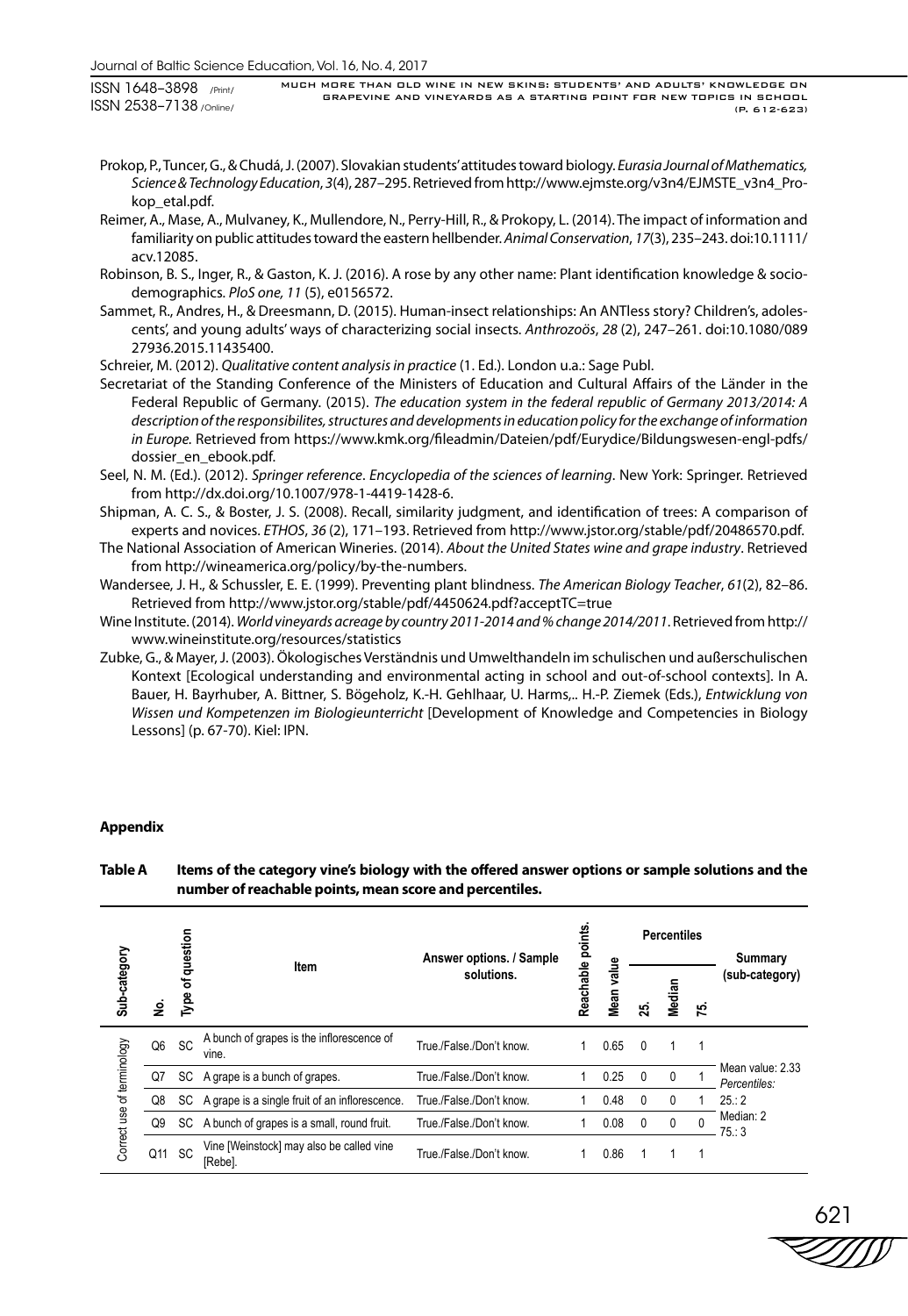MUCH MORE THAN OLD WINE IN NEW SKINS: STUDENTS' AND ADULTS' KNOWLEDGE ON GRAPEVINE AND VINEYARDS AS A STARTING POINT FOR NEW TOPICS IN SCHOOL (P. 612-623)

ISSN 1648–3898 /Print/ ISSN 2538–7138 /Online/

|                                         |                 | Type of question<br>Answer options. / Sample |                                                                           | Reachable points                                                                                                       |                | <b>Percentiles</b> |          |                | Summary        |                                          |  |
|-----------------------------------------|-----------------|----------------------------------------------|---------------------------------------------------------------------------|------------------------------------------------------------------------------------------------------------------------|----------------|--------------------|----------|----------------|----------------|------------------------------------------|--|
| Sub-category                            | ۊ               |                                              | Item                                                                      | solutions.                                                                                                             |                | Mean value         | స్       | Median         | だ              | (sub-category)                           |  |
| Charac-<br>teris-tics<br>of vine.       | Q16             |                                              | SC Vine is a climbing plant.                                              | True./False./Don't know.                                                                                               | 1              | 0.82               |          | 1              | 1              |                                          |  |
|                                         | Q13             | SC                                           | The vinegar fly (Drosophila suzukii) does<br>not belong to vine's pests.  | True./False./Don't know.                                                                                               | 1              | 0.40               | 0        | 0              | 1              | Mean value: 0.47<br>Percentiles:         |  |
| Interactions<br>with the eco-<br>system | Q14             | SC                                           | The vinegar fly (Drosophila suzukii) lays its<br>eggs on the grapes.      | True./False./Don't know.                                                                                               | 1              | 0.07               | 0        | $\mathbf{0}$   | $\Omega$       | 25:0<br>Median: 0<br>75:1                |  |
|                                         | Q5              | <b>OE</b>                                    | How does vine absorb minerals?                                            | Through its roots in the soil.                                                                                         | $\overline{2}$ | 1.23               | 0        | $\overline{2}$ | $\overline{2}$ |                                          |  |
| Characteristics of vine as a plant      | Q <sub>23</sub> | МC                                           | What is vine's main source of energy?                                     | Nutrients from the soil. /<br>Sunlight. /<br>Carbon dioxide from the air. /<br>Oxygen from the air. /<br>I don't know. | 2              | 0.90               | $\Omega$ | 1              | 2              | Mean value: 2.77<br>Percentiles:<br>25:2 |  |
|                                         | Q24 MC          |                                              | What is, from the perspective of vine, main<br>product of photosynthesis? | Oxygen./<br>Sugar./<br>Carbon dioxide. /<br>Minerals./<br>I don't know.                                                | $\mathfrak{p}$ | 0.64               | 0        | 0              | $\overline{2}$ | Median: 3<br>75.4                        |  |

*Note: Type of questions: OE = Open-ended item, SC = Single-choice question, MC = multiple choice question. Questions and answers translated from German. In addition to the mean value median and other percentiles are given, as our data was not normally distributed. The items' names derive from their order within the questionnaire, which was depending on the questions style.* 

# **Table B Items of the category viticulture with the offered answer options or sample solutions and the number of reachable points, mean score and percentiles.**

|                   |     |                  |                                           |                                     |                                                 |      |     | <b>Percentiles</b> |     |                                           |  |
|-------------------|-----|------------------|-------------------------------------------|-------------------------------------|-------------------------------------------------|------|-----|--------------------|-----|-------------------------------------------|--|
| Sub-category      | ş   | Type of question | Item                                      | Answer options. / Sample solutions. | Reachable points.<br>value<br>Mean <sup>1</sup> |      | 25. | Median             | 75. | Summary<br>(sub-category)                 |  |
|                   | Q1  | <b>OE</b>        | Which fruit is wine<br>produced from?*    | Grapes.                             |                                                 | 0.99 |     |                    |     | Mean value: 1.50                          |  |
| General knowledge | Q12 | SC.              | The Romans<br>brought vine to<br>Germany. | True /False /Don't know.            |                                                 | 0.51 |     |                    | и   | Percentiles:<br>25:1<br>Median: 2<br>75:1 |  |

622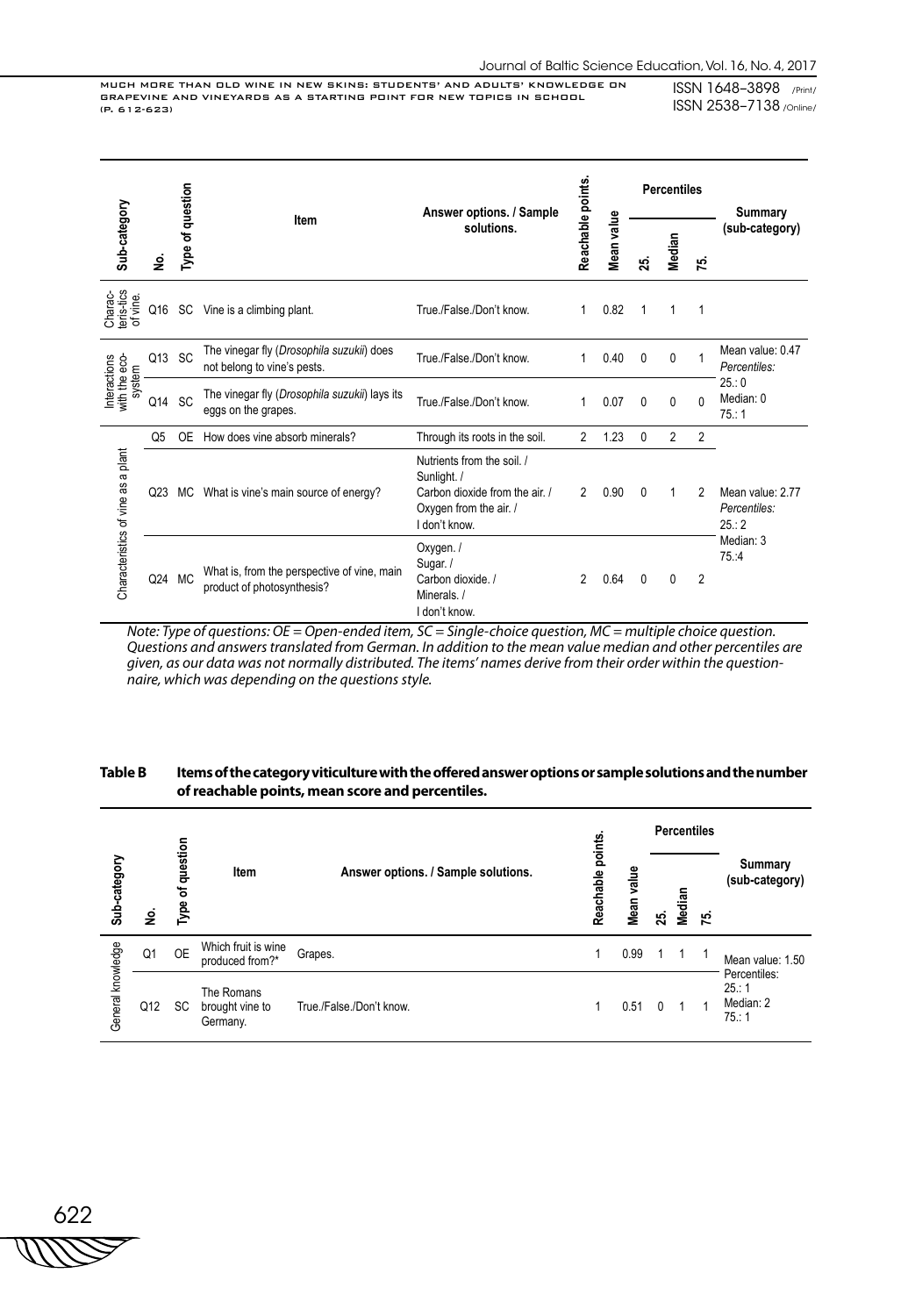MUCH MORE THAN OLD WINE IN NEW SKINS: STUDENTS' AND ADULTS' KNOWLEDGE ON GRAPEVINE AND VINEYARDS AS A STARTING POINT FOR NEW TOPICS IN SCHOOL (P. 612-623)

|                            |                 |                  |                                                                                           |                                                                                                                                                                                                                                                                                                                                                                                                                                                                                                                |                   |            | <b>Percentiles</b> |                |              |                                                               |
|----------------------------|-----------------|------------------|-------------------------------------------------------------------------------------------|----------------------------------------------------------------------------------------------------------------------------------------------------------------------------------------------------------------------------------------------------------------------------------------------------------------------------------------------------------------------------------------------------------------------------------------------------------------------------------------------------------------|-------------------|------------|--------------------|----------------|--------------|---------------------------------------------------------------|
| Sub-category               | ş               | Type of question | ltem                                                                                      | Answer options. / Sample solutions.                                                                                                                                                                                                                                                                                                                                                                                                                                                                            | Reachable points. | Mean value | 25.                | Median         | 75.          | Summary<br>(sub-category)                                     |
|                            | Q <sub>2</sub>  | <b>OE</b>        | What is the<br>technical term<br>for harvesting<br>grapes?                                | Vintage. [Ger.: Lese]                                                                                                                                                                                                                                                                                                                                                                                                                                                                                          | 2                 | 0.95       | 0                  | 0              | 2            |                                                               |
| Correct use of terminology | Q18             | МC               | What is a vintner?                                                                        | He is a farmer of vineyards. He is caring for the vines and<br>responsible for the harvest./<br>He is a specially trained employee in a wine press house.<br>He refines wines with special seasonings./<br>He is a wine steward. He advises guests in a restaurant<br>about the wines./<br>He is an employee in a wine press house. He is responsible<br>for the production of wine, sparkling wine and grape juice./<br>He is a chemist, who specialized on insecticides and<br>fungicides./<br>I don't know. | 2                 | 0.88       | 1                  | -1             | 1            |                                                               |
|                            | Q19             | МC               | Vine/Wine is                                                                              | an alcoholic drink. /<br>the leaf of a plant. /<br>a drink containing hop. /<br>$\ldots$ a plant. /<br>a fruit of the vine plant. /<br>I don't know.                                                                                                                                                                                                                                                                                                                                                           | $\overline{2}$    | 0.96       | 1                  | 1              | 1            | Mean value: 4.44<br>Percentiles:<br>25:2<br>Median: 4<br>75:8 |
|                            | Q20             | SC               | What is mash?                                                                             | That is the name of an organism, which is needed for wine<br>production./<br>That is the puree, which results from crushing the grapes./<br>It is a juice, consisting of crushed grapes, which is meant<br>for fermentation./<br>It is the term for the process of using hop for wine making/<br>I don't know.                                                                                                                                                                                                 | 2                 | 0.79       | 0                  | 0              | 2            |                                                               |
|                            | Q <sub>21</sub> | SC               | What is must?                                                                             | That is the name of an organism, which is needed for wine<br>production./<br>That is the puree, which results from crushing the grapes./<br>It is a juice, consisting of crushed grapes, which is meant<br>for fermentation./<br>It is the term for the process of using hop for wine making./<br>I don't know.                                                                                                                                                                                                | $\overline{2}$    | 0.86       | 0                  | 0              | 2            |                                                               |
|                            | Q3              | 0E               | Why is vine<br>planted on ter-<br>races sometimes?                                        | To avoid erosion.                                                                                                                                                                                                                                                                                                                                                                                                                                                                                              | 2                 | 0.89       | 0                  | 0              | 2            |                                                               |
|                            | Q10             | SC               | White wine is ex-<br>clusively produced<br>from the juice of<br>white (=green)<br>grapes. | True./False./Don't know.                                                                                                                                                                                                                                                                                                                                                                                                                                                                                       | 1                 | 0.25       | 0                  | 0              | 1            |                                                               |
|                            | Q15             | SC               | Yeast is necessary<br>for the production<br>of wine.                                      | True./False./Don't know                                                                                                                                                                                                                                                                                                                                                                                                                                                                                        | 1                 | 0.30       | 0                  | 0              | 1            | Mean value: 3.41<br>Percentiles:<br>25:2                      |
| Process of wine making     | Q22             | МC               | How does the<br>alcohol get into<br>wine?                                                 | By a chemical process named fermentation. /<br>By malt which is added to the wine. /<br>By the help of sugar and an organism which may convert<br>this into alcohol. /<br>By crushing the grapes with the feet. /<br>By the brewing process. /<br>I don't know.                                                                                                                                                                                                                                                | 2                 | 0.94       | 1                  | $\overline{1}$ | $\mathbf{1}$ | Median: 3<br>75:5                                             |
|                            | Q25             | SC               | What is the best<br>time for harvesting<br>grapes?                                        | July to August./<br>September to October./<br>April to June./<br>November to December./<br>I don't know.                                                                                                                                                                                                                                                                                                                                                                                                       | 2                 | 1.32       | 0                  | 2              | 2            |                                                               |

 $\overset{623}{\searrow}$